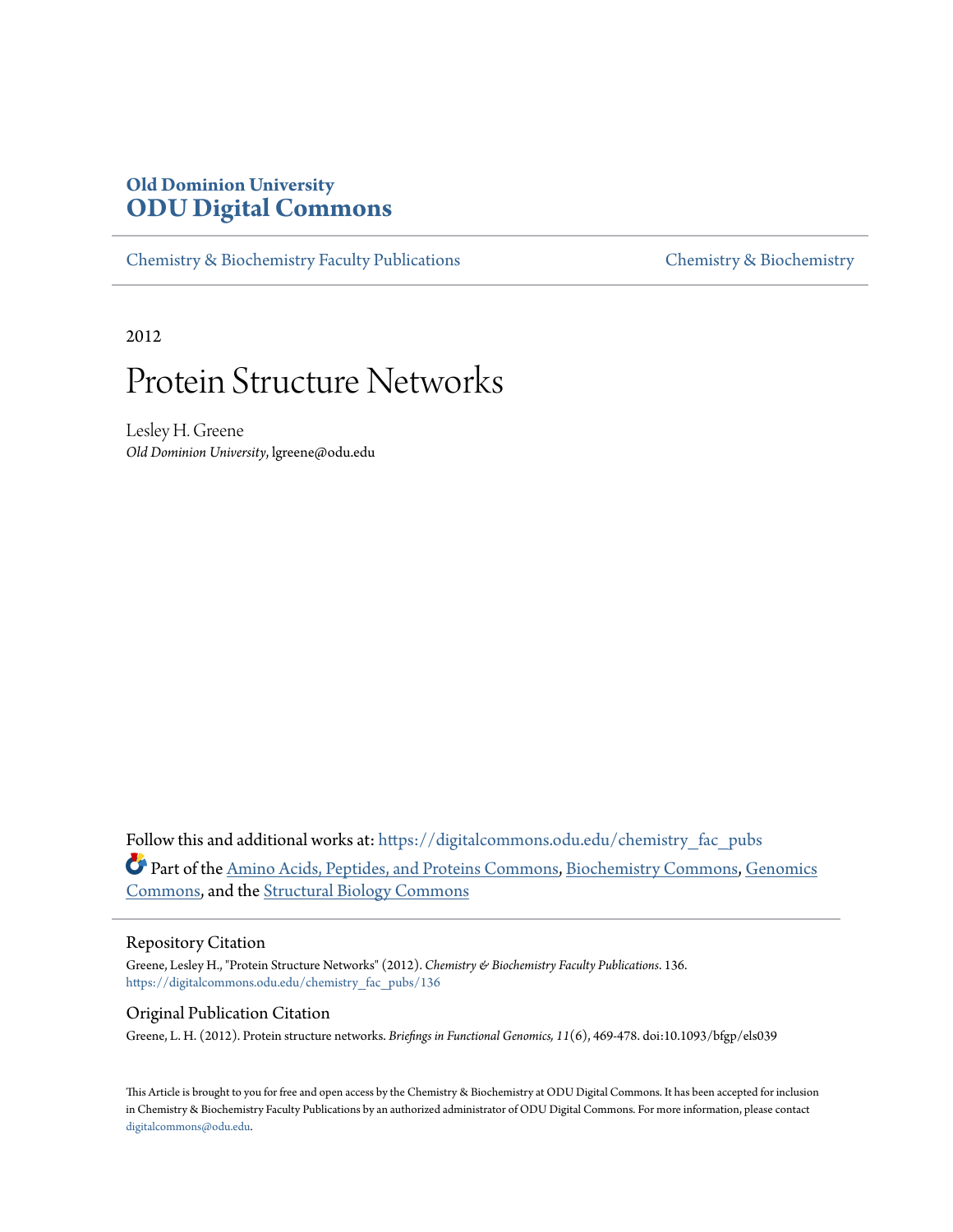# Protein structure networks

Lesley H. Greene

Advance Access publication date 4 October 2012

## Abstract

The application of the field of network science to the scientific disciplines of structural biology and biochemistry, have yielded important new insights into the nature and determinants of protein structures, function, dynamics and the folding process. Advancements in further understanding protein relationships through network science have also reshaped the way we view the connectivity of proteins in the protein universe. The canonical hierarchical classification can now be visualized for example, as a protein fold continuum. This review will survey several key advances in the expanding area of research being conducted to study protein structures and folding using network approaches.

Keywords: protein structure; protein folding; long-range interactions; allostery; networks; graph theory

## INTRODUCTION

Proteins are the building blocks of almost all biological processes that constitute life. Soluble, globular proteins have many function including transporting molecules such as oxygen, lipids and odorants, fighting foreign invaders such as bacteria and viruses to protect the organism, catalyzing reactions in metabolic pathways that are central to catabolism and anabolism, transcribing and translating DNA and RNA respectively, and generating signaling cascades, to name just a few critical roles. Proteins are also found in less-soluble fibrous forms that compose key structural elements. The protein  $\alpha$ -keratin for example is found in hair and fingernails and collagen is found in connective tissue which composes cartilage, bones and blood vessels [[1](#page-8-0)]. They are also integral constituents of membranes and as peripheral or integral membrane proteins play a pivotal role in controlling the transport of metabolites into and out of the cell, serve as receptors, adhesion molecules as well as participate in cell–cell communication [[1](#page-8-0)]. There are also a small group of proteins which are intrinsically unstructured and these disordered proteins are gaining considerable attention in biochemistry for their unique structural and functional properties [\[2–4\]](#page-8-0).

Protein structures have been traditionally viewed as constructs of secondary structure which pack into a 3D arrangement. This view was originally and most obviously conceived when the first 3D structures were being determined by John Kendrew, Max Perutz, Dorothy Hodgkin and other early crystallographers in the 1950's, 60's and 70's [[5–7](#page-8-0)]. By the start of the 1980's the complexity of protein structures had been simplified through the systematic development and use of schematic ribbon drawings to illustrate the then approximately 75 known protein structures [[8–11](#page-8-0)] and in its essence remains the most popular way to visualize these highly complex forms today. Through the development of protein structure visualization programs such as RASMOL [\[12](#page-8-0)], Chimera [\[13\]](#page-8-0), Mage [[14\]](#page-8-0), VMD [\[15\]](#page-8-0) and Jmol (Jmol: an open-source Java viewer for chemical structures in 3D.<http://www.jmol.org/>) for example we can not only see the all-atom 3D structure with atomic resolution but a generalized backbone pattern of the protein which reinforces the structure as a construct of secondary structure. Biology and biochemistry textbooks also preferentially use these ribbon-like images to convey protein structures worldwide to educate new generations.

The way in which we view proteins can affect the way we think about the biology and thus, can have serious ramifications in the development of hypotheses, experimental design and interpretation of data. During the past decade an alternative view of

Corresponding author. Lesley H. Greene, Department of Chemistry and Biochemistry, Old Dominion University, 4541 Hampton Boulevard, Norfolk, VA 23529, USA, Tel: +1-757-683-6596; Fax: +1-757-683-4628; E-mail: lgreene@odu.edu

Dr Lesley Greene is an Associate Professor at Old Dominion University. Her research interests include investigating the determinants of protein structure, folding and evolution using both experimental and computational approaches.

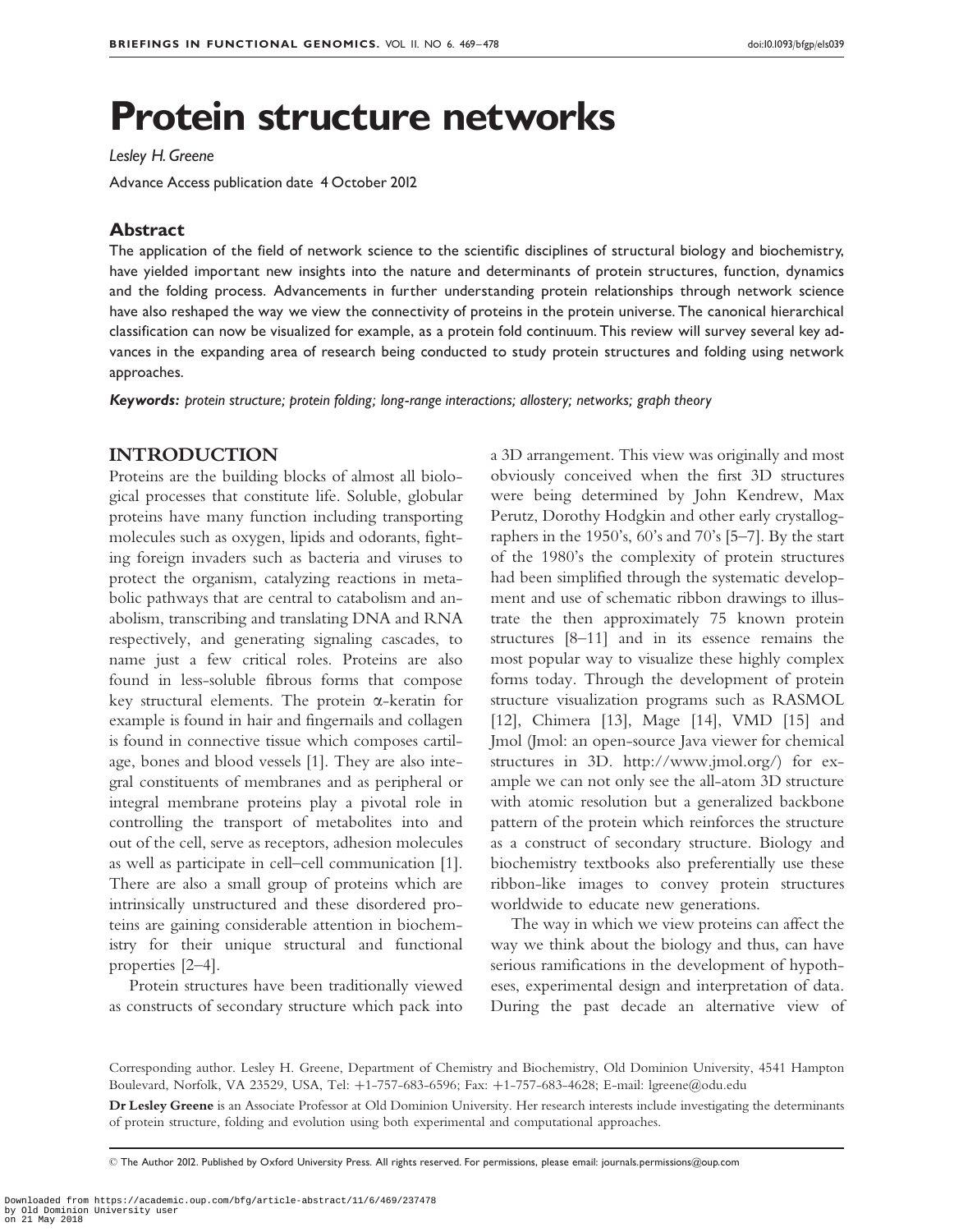proteins structures has emerged in a concerted effort and begun to take hold. This view proposes that proteins structures can be modeled as an abstract network system [\[16–21](#page-8-0)]. In order to achieve this, we first have to translate terminology which is borrowed from graph theory, known more commonly today as network science. In the case of a graph, also defined as a network, you have nodes which can be people, cities or terminals for example which interact through links that can be friendships, highways or routers, respectively. To model a protein structure into a network you begin by adapting proteins to network terminology. In this way an amino acid can be considered a node or vertex and an interaction between residues can be considered a link or edge. In this review, we will use the term node and link.

Proteins are composed of amino acids linked by covalent peptide bonds to form polypeptide chains, also known as the primary structure. There are 20 common naturally occurring amino acids whose side chains have different physical characteristics that can be classified for example as polar, non-polar, acidic or basic in chemical nature. The packing of amino acid side chains through different types of non-covalent interactions which include hydrogen bonds, ionic interactions, van der Waals interactions and hydrophobic interactions as well as covalent interactions such as disulfide bonds ultimately confers the native 3D structure also known as the tertiary structure. This review will be focused on soluble, globular tertiary structures and not quaternary structures which involve the higher level interaction between individual protein structures to form a multimeric complex.

The abstraction of a 3D protein structure into a network considers only amino acids and their interactions through space without consideration of the polypeptide backbone, secondary structure composition or fold type. In general, there are two fundamental types of interactions: those that dictate the formation and stabilization of secondary structures  $(\alpha$ -helices,  $\beta$ -sheets and turns)—known as shortrange interactions; and long-range interactions that dictate the tertiary structure, which as mentioned earlier is the global organization of secondary structures. Both short-range and long-range interactions can also be interchangeably referred to as local- and non-local interactions, respectively; though we will use the more common former terms for consistency.

## PROTEIN STRUCTURE **NETWORKS**

Approach to model proteins as networks The traditional view of protein structures is shown in [Figure 1](#page-3-0). Here secondary structures are organized into 3D arrangements which can be further divided into fold-types, for example: an up-down  $\alpha$ -helical bundle, a  $\beta$ -sandwich and a mixed  $\alpha/\beta$ -barrel [\(Figure 1\)](#page-3-0). The translation of these structures involves calculating the interactions between amino acids in 3D space and representing it in one instance as a 2D graph or in another instance as a 3D network. The key is in the calculation of the interactions between amino acids through space. This can be distilled down to two basic parameters. The first considers the number of residues apart in the primary structure for the interacting pair and the second the distance between the interacting pair in the 3D structure. Both rely on their designation as being either a short-range or a long-range interaction. The definition of a short-range interaction is straight-forward, consisting of contacts between residues within secondary structures. Hydrogen bonds within a  $\beta$ -sheet or within an a-helix, for example, are the most obvious descriptors. The definition of a long-range interaction is found to be more variable in the literature and is based on the selection of distances used as parameters. Fundamentally, however a long-range interaction is a contact between pairs of residues located on different secondary structures.

One early analysis which modeled proteins as network systems defined long-range interactions as the contacts between amino acids that are  $\geq$ 10 residues apart in the primary structure but within  $5 \text{\AA}$  in the tertiary structure [[17](#page-8-0)]. Other cutoffs can range from 4 to 18 residues apart in the primary structure [[17](#page-8-0)]. Interaction distances can vary for example between 4 and  $10 \text{\AA}$  in the tertiary structure in the construction of these networks and may or may not take into account the location of interacting residues in the primary structure [\[16,17,20–24](#page-8-0)]. The interactions between residues or residue side chains can be calculated using all heavy atoms or select atoms such as the  $C_{\alpha}$  or  $C_{\beta}$  carbons for example. Translating proteins into network systems using pair-wise amino acid interactions converts the structures into a 2D graph as represented in [Figure 2](#page-4-0) or a 3D network as shown in [Figure 3](#page-5-0). Algorithms written to conduct these distance calculations results in the generation of pairs of interacting residues that equates to linked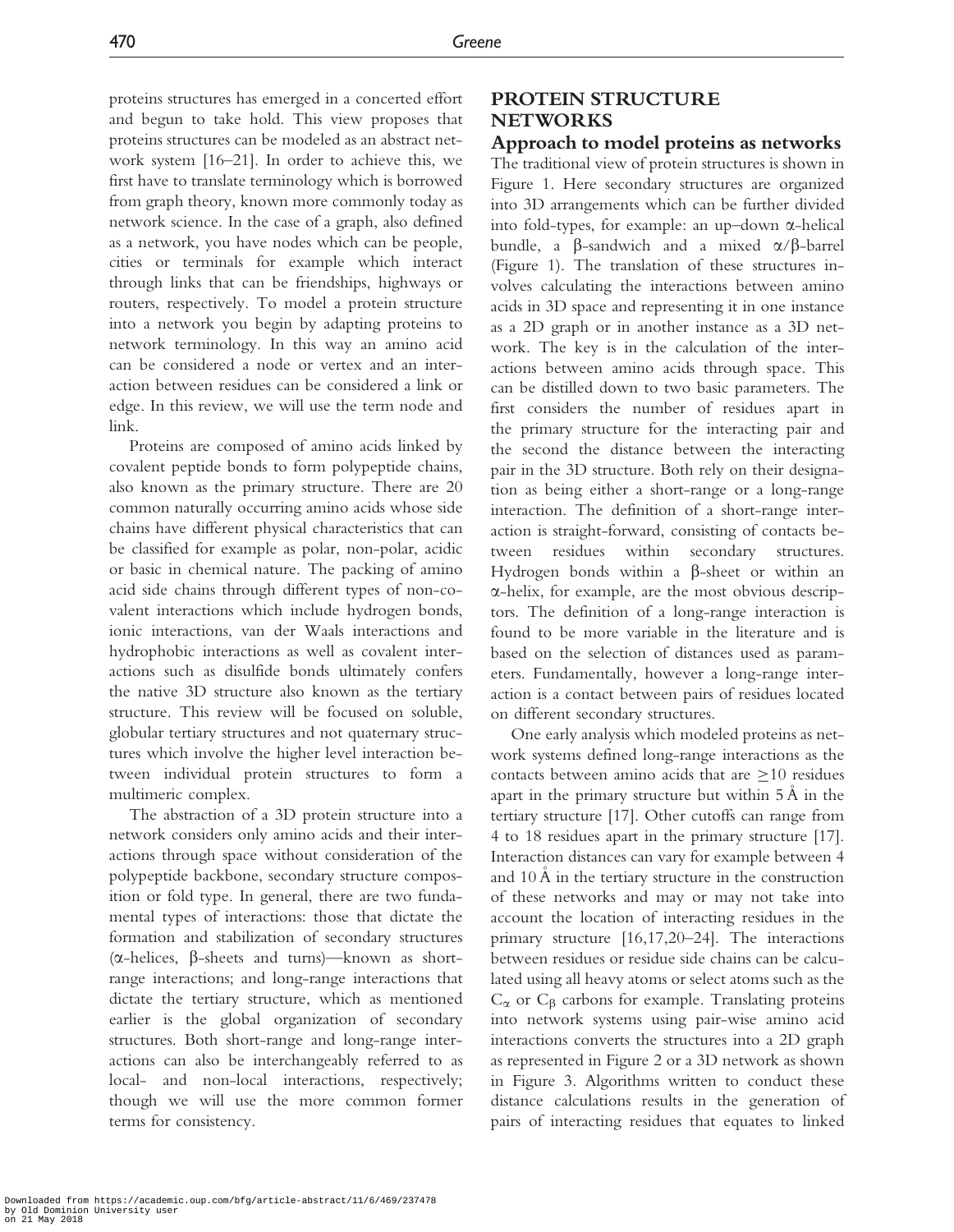<span id="page-3-0"></span>

Figure 1: Examples of proteins from the all- $\alpha$ , all- $\beta$  and mixed  $\alpha/\beta$  classes in the traditional view as ribbon drawings. The all  $\alpha$ -helical protein is myohemerythrin (pdb code: la7d). The all  $\beta$ -sheet protein is  $\beta$ 2microglobulin (pdb code: Ibmg). The mixed  $\alpha/\beta$  protein is triose phosphate isomerase (pdb code: Itim). The  $\alpha$ -helices are dark gray and the  $\beta$ -strands are light gray. The online color version displays the helices in pink and the  $\beta$ -stands in yellow. The structures were drawn using RasMol [\(www.rasmol.org\)](www.rasmol.org).

nodes. There are also many programs such as Pajek [\(http://vlado.fmf.uni-lj.si/pub/networks/pajek/\)](http://vlado.fmf.uni-lj.si/pub/networks/pajek/), Cytoscape [[25\]](#page-9-0) and RINalyzer [\[26](#page-9-0)] available to facilitate the construction, visualization and analysis of networks based on the distance calculations used to identify the nodes and links. This imagery of translating protein structures into network systems is also beautifully illustrated for example in the work of Estrada using hemoglobin and in the work of Atilgan *et al.* using interleukin  $1-\beta$  (refer to Figure 1 in both references) [\[20](#page-8-0),[21](#page-8-0)]. The present discussion is applicable both to single domain and multidomain proteins. With respect to the later, the analysis [\[20\]](#page-8-0) and prediction of discrete structural domains is another novel application of network science to the field of structural biology [\[27–29](#page-9-0)].

For general reference, there are several comprehensive analyses conducted to define meaningful contacts between amino acids. One for example, rigorously defines amino acid contacts in the tertiary structure based on residue distance separation in the primary structure for the different protein classes [\[30\]](#page-9-0). Another, details the effect of using different angstrom cutoff distances between contacting pairs in the 3D structure, which is highly informative [\[31\]](#page-9-0). These are valuable resources to facilitate deciding upon distance parameters to construct protein structure networks.

Protein structure networks include construction from wide variety of information in addition to the long- and short-range contact information outlined above. Protein structure networks may also be developed by using for example interaction energies

[\[32](#page-9-0)], covariance data [[33](#page-9-0)], evolutionary conservation [\[34](#page-9-0)] and parameters that lead to formation of elastic networks such as amino acid fluctuations [[35\]](#page-9-0) and energy [\[36\]](#page-9-0). The wealth of diverse information that can be used is ultimately providing a richly layered and novel multidimensional view of these key biological molecules.

## Application of network science to analyze protein structure networks

The establishment of protein structures as network systems opens up the application of the arsenal of mathematical principles in the field of network science to the analysis of these forms which until this conversion was not possible. The rigorous analysis of globular protein structure networks involving for example the following calculations: small-world, scale-free, betweeness-centrality and degrees of separation have been conducted by research groups across the world. The results revealed that protein structures have small-world properties [[16–18,21](#page-8-0)] a concept originally pioneered by Watts and Strogatz in the analysis of a worm neural network, film actor collaborations and the Western United States power grid [\[37\]](#page-9-0). This means that protein structure networks involving both long- and short-range interactions have a high clustering coefficient C and a relatively short characteristic path length L [[16–18,21](#page-8-0)]. Network models of transmembrane proteins are also now being constructed and analyzed [[38](#page-9-0)]. Like the globular proteins discussed, transmembrane proteins also exhibit small-world character. The seminal work of Barabàsi and coworkers highlighted the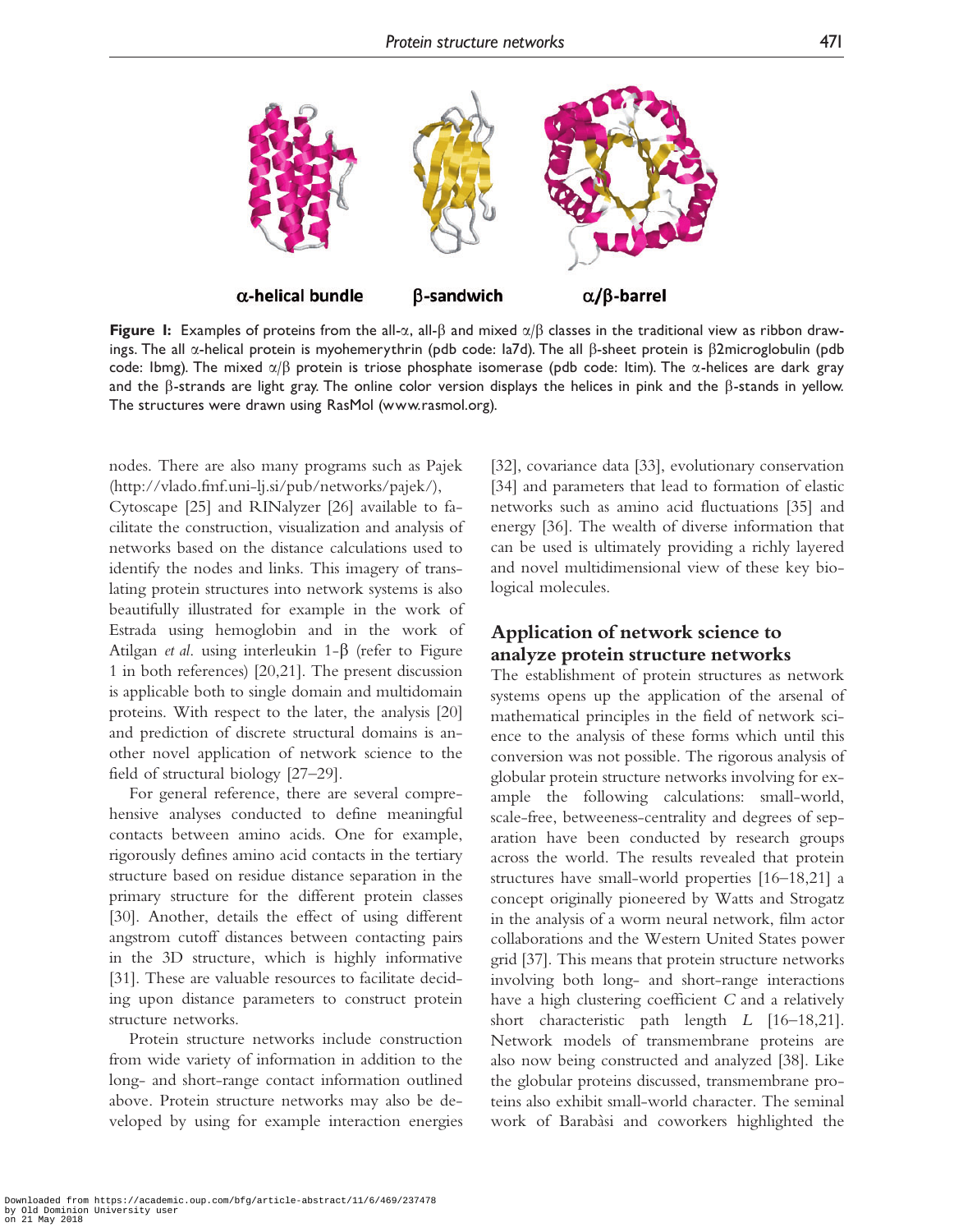<span id="page-4-0"></span>

Figure 2: An alternative view of proteins as a 2D network representation. Shown is the traditional view of ribosomal S6 (pdb code: 1ris) as a ribbon drawing using RasMol and a 2D representation of the long-range interaction network for this protein. The circles are the amino acids (nodes) and the lines are the long-range interactions (links). The network was constructed using long-range interactions between residues that are ten or more residues apart in the primary structure and within  $5\text{\AA}$  in the tertiary structure. The method for generating this network is outlined in reference [\[17](#page-8-0)]. The 2D network using the force directed layout is visualized used Cytoscape [\(www.cytoscape.org](www.cytoscape.org)).

ubiquitous nature of scale-free distributions in network systems where the number of links per node, scale as a power law [[39](#page-9-0)]. Long-range interaction networks in proteins have also been shown to share this quality for simulated partially folded structures [[40](#page-9-0)]. In the native-state, when considering a network composed of both short- and long-range interactions a bell-shaped Poisson distribution was evident in the pattern of links [[17,18](#page-8-0)].

Integral to the study of protein structures is gaining an understanding of the determinants of structural stability and dynamics. Excellent examples of studies analyzing stability and residue fluctuation using network parameters can be found in references [\[19](#page-8-0),[21](#page-8-0)[,32\]](#page-9-0). Protein structure networks are now playing a valuable role in biochemistry by facilitating the identification of functionally relevant residues using for instance 'closeness centrality' measures [\[41](#page-9-0)].

In a traditional sense, select regions of a protein are most often correlated to functional sites, binding regions, hydrophobic cores and folding nuclei. This modularity is a feature well-suited for network modeling and analysis. The subnetworks identified in the analysis of protein allostery, is one aspect of a proteins modular nature. It is fascinating to consider amino acids communicating with one another to induce structural change or effect behavior when proteins interact or bind ligands. Allostery is an example of an inducible change in the structure of an enzyme when binding a cofactor or inhibitor. The interplay between select amino acid interactions within a protein can be modeled as a network and provides fascinating insights into structure–function relationships. Communication within the protein and hence the modeling of these networks of amino acid interactions has been studied by numerous groups and makes essential contributions by guiding the design of experiments as well as facilitating or extending the interpretation of experimental data: for example, Selvaratnam et al. used covariance analysis of NMR chemical shift data to map allosteric networks [[33](#page-9-0)]. Other examples of the analysis of protein structure networks with respect to function include the work of del Sol et al. [[42](#page-9-0)] which led to the determination that many residues key to maintaining the shortest path across a connected network are both conserved and essential for the biological role such as active sites among other interesting findings. This research also relates the role of network analysis in the evaluation of robustness of protein structures to mutation, where the general concept of robustness is an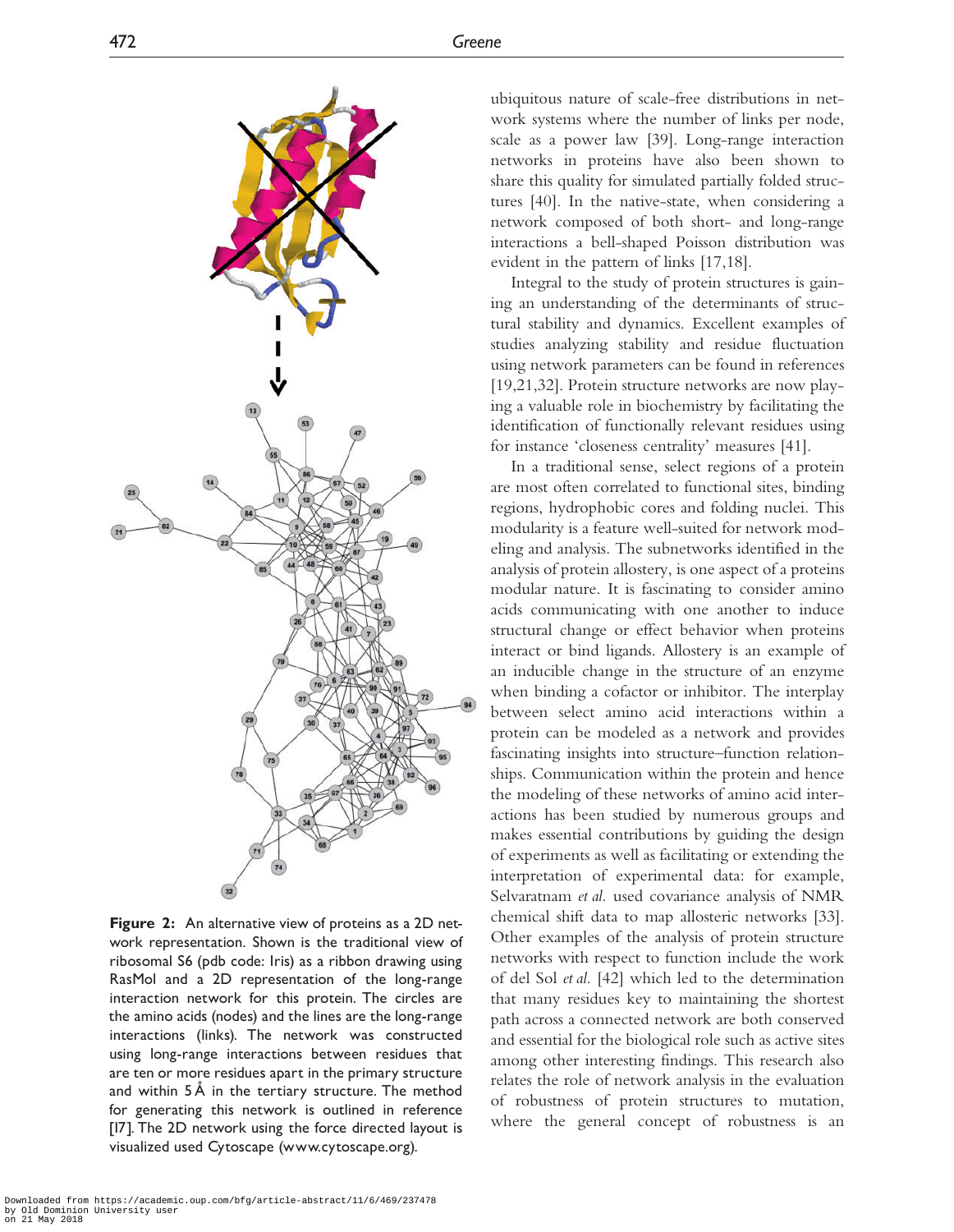<span id="page-5-0"></span>

Figure 3: A view of a long-range interaction network in protein structures using ribosomal S6 as a model system. The long-range interaction network for ribosomal S6 (pdb code: 1ris) is shown stemming from valine 6 in degrees of separation. The location of valine 6 is shown in a dashed circle. The image on the left shows the network in the context of the polypeptide backbone with the  $C_{\alpha}$  shown as gray circles. The image on the right is the network without the polypeptide backbone and the  $C_{\alpha}$  are shown in gray circles. The color version depicting the links stemming in five degrees going from red to blue is online. This figure is adapted from reference [\[17](#page-8-0)].

important one in both network science and biochemistry. The communication between conserved co-evolving residue networks and functional sites in proteins by Suel et al. provides further insight into both allostery and the intrinsic importance of subnetworks within the whole network [[43](#page-9-0)]. An early and excellent example of evolutionarily conserved energetic coupling of long-range interactions between amino acids can be found in reference [[44](#page-9-0)].

A clear example of the modular division of a protein through the reduction of protein structure networks into modules can be found in reference [[45](#page-9-0)]. Del Sol et al. [[45\]](#page-9-0) highlight how this modularity is key to maintaining shortest pathways in signaling transmission and suggest interestingly that changes to modular boundary residues could evolve new or enhanced functions among other interesting conclusions. In the work of Krishnan *et al.*, structural modules or 'clusters' can be identified and are based in part on connectivity density within and between regions of the structure [[46](#page-9-0)]. 'Multi-scale graph partitioning' also adds another dimension to the analysis of the modular nature of protein structures [[47](#page-9-0)].

The identification of hydrophobic clusters was elegantly done by Kannan and Vishveshwara and found to be conserved between evolutionarily related proteins and as well as correlated to contain sites experimentally shown to be important in protein folding [\[27](#page-9-0)]. Protein structures may also be reduced to distinct subdivisions termed 'protein sectors' which can be used to decompose the protein structure network [\[48](#page-9-0)]. The dynamic nature of proteins is a crucial feature that has been harnessed to find clusters or 'structural communities' when looking at a physical parameter such as stability versus time [[49](#page-9-0)]. Algorithm development such as the plug-in 'ModuLand' for Cytoscape will significantly enhance our ability to rigorously interrogate the modular nature of protein structure networks by resolving key aspects such as 'overlapping network modules' and 'hierarchical layers' [[49](#page-9-0)]. The associated paper by Szalay-Bekö et al. also provides a an excellent discussion and illustrative examples of the 'community centrality' measure as well as a comprehensive modular analysis of the Met-tRNA synthase protein structure network [[50](#page-9-0)].

## Protein classification and the structure of the protein universe

Concomitant with the traditional view of protein structures is the way in which we organize and classify these forms [[51](#page-9-0)]. The Worldwide Protein Databank and partners such as the RCSB Protein Databank are the central depository of all experimentally derived protein structure coordinates for the scientific community and public [\(http://](http://www.wwpdb.org) [www.wwpdb.org\)](http://www.wwpdb.org) [[52,53\]](#page-9-0). There are two leading databases which organize this vast collection of structures using a hierarchical approach. These are the CATH [\[54\]](#page-9-0) and SCOP [[55](#page-9-0)] databases. Both databases initially group proteins according to secondary structure content such as mainly  $\alpha$ -helical, mainly  $\beta$ -sheet or a combination of  $\alpha$  and  $\beta$  structure which is termed 'Class' and then move down the hierarchy. In the CATH databases the primary levels in order of hierarchy are: Class, Architecture, Topology (fold family) and Homologous superfamily. In the SCOP database the primary levels in descending order are: Class, Fold, Superfamily and Family.

Where proteins have traditionally been viewed in a hierarchical manner, relationships were seen only in a vertical orientation. Protein relationships are now being visualized with horizontal connections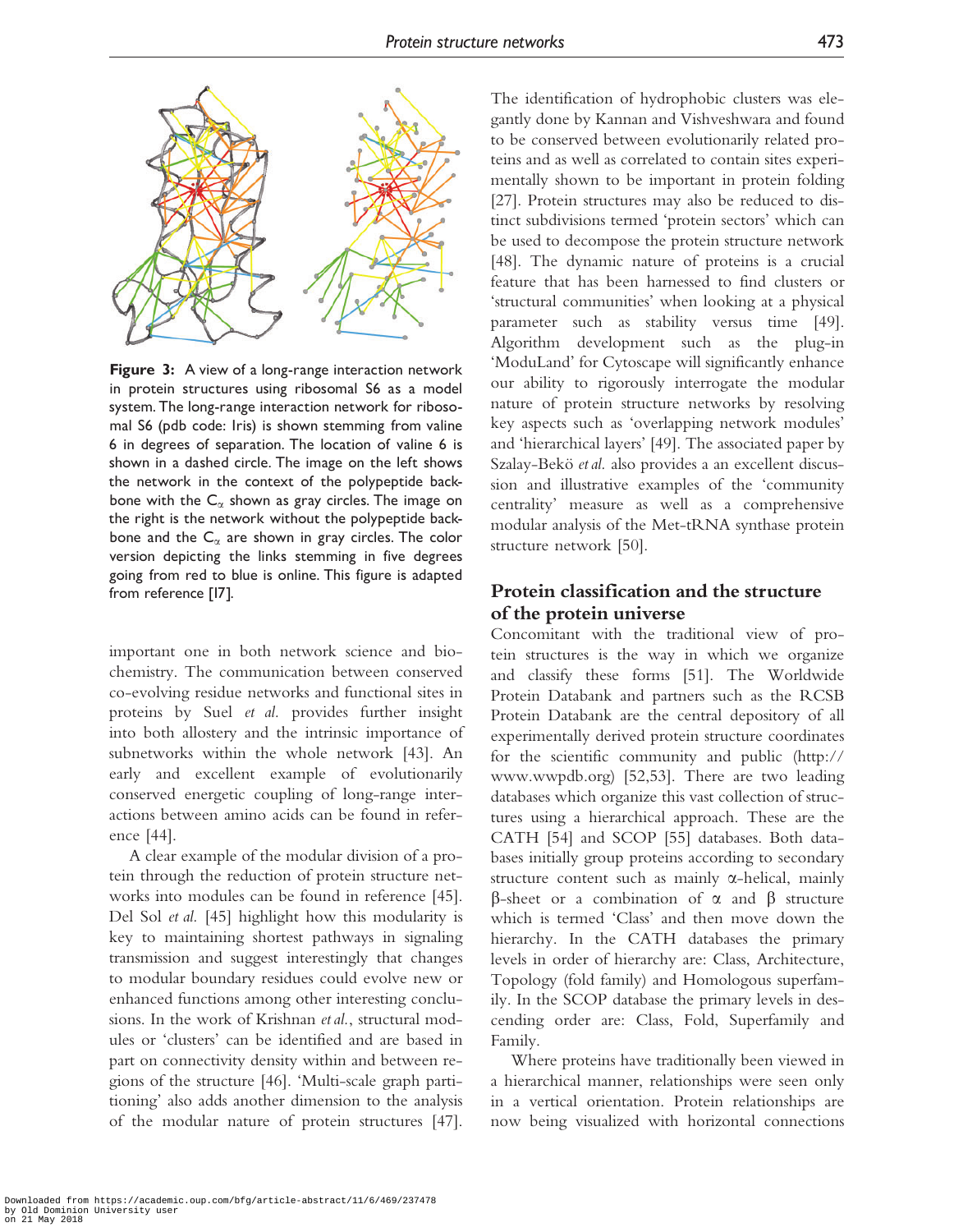<span id="page-6-0"></span>

Figure 4: The interconnectivity of the protein universe. (A) Schematic of the CATH protein structure database organization. The four main levels in the hierarchy are class, architecture, topology (fold type) and homologous superfamily. A very simplified network view of representatives at each level is denoted by circles and their relationships by solid black lines. The solid gray arrow is drawn to emphasize the vertical nature of relationships in a hierarchical classification scheme. The dotted gray arrow provides a visual example of hypothetical horizontal relationships between proteins in traditionally different classes. (B) An example of three proteins which have been traditionally been assigned to different classes, architectures and topologies can be connected by a common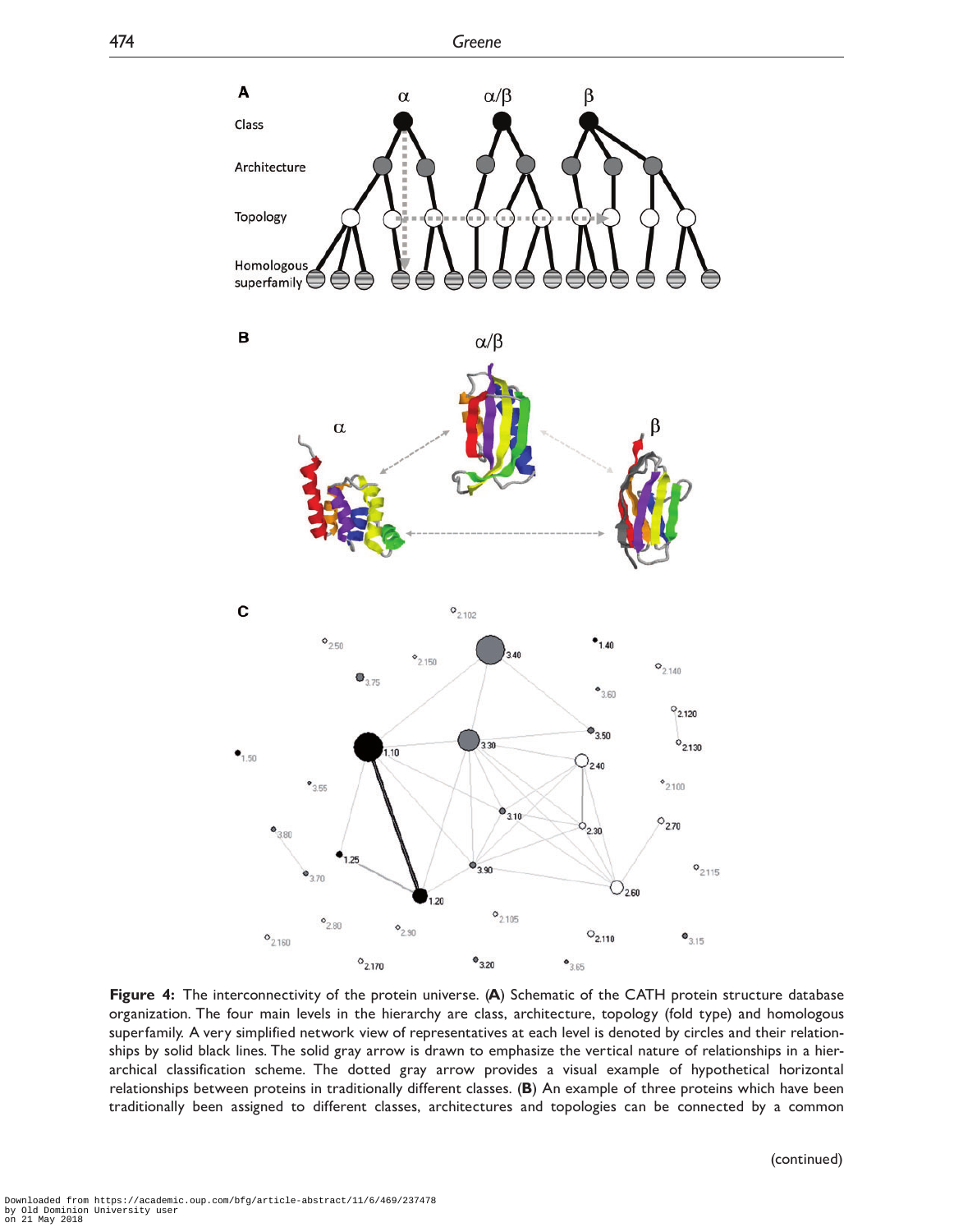meaning that proteins previously classified into different classes can be connected. For example, an all  $\alpha$ -helical protein can share the same topology as an all  $\beta$ -sheet protein as in the example of the Greek-key proteins illustrated by Higman and Greene [\[40\]](#page-9-0). This lends itself to a network representation of fold space such as a continuum [[56,57\]](#page-9-0) or galaxy [\[58](#page-9-0)]. Both the Cuff [\[57\]](#page-9-0) and Alva [\[58\]](#page-9-0) papers display seminal examples of the continuous and interconnected nature of regions of fold space that can in some instances transcend hierarchical class, architecture, fold type and superfamily divisions (refer to Figures 10 and  $1-3$ , in [\[57](#page-9-0)] and [\[58](#page-9-0)], respectively). [Figure 4](#page-6-0) in this review displays the concept of converting the hierarchical view of the protein universe into an interconnected network that embodies non-traditional links between proteins from the different classes.

## PROTEIN FOLDING NETWORKS

The protein folding problem remains one of the major unsolved questions in science today. Researchers from a myriad of disciplines which include biochemistry, chemistry, computer science, mathematics and physics have sought for over 30 years to resolve the mechanism by which the primary structure dictates the tertiary structure and computationally predict this structure from the sequence. A particularly challenging facet of the protein folding problem is to elucidate the transition-state structure. Using interaction networks between residues experimentally shown to be important for folding as restraints in a Monte Carlo sampling procedure, insightful models of the transition state structure ensemble have been constructed [\[59\]](#page-9-0). Dokholyan et al. have also used a network approach to provide important insights into the determinants of preand post-transition state ensembles [\[22\]](#page-8-0). The value of a network approach in understanding conformational space along the protein folding landscape can be highlighted for example by the work of Rao and Caflisch [\[60](#page-9-0)]. Here the folding of small  $\beta$ -sheet peptide using molecular dynamics simulations is analyzed by considering the generated conformations as nodes and the transition between the forms as links along the folding trajectory. They find among other interesting results that the network is scale-free and transition-state conformations as well as two main average folding pathways could be identified. A network approach was recently applied by Greene and Grant to propose a novel model for the formation of native protein structure networks from the transition-state in a modification of the network concept 'degrees of separation' into 'levels of separation' [[61](#page-9-0)]. Further examples of the application of network parameters can be found in the work of Li et al. where folding nuclei were identified based on an analysis of the native state of six proteins [[62](#page-9-0)], in the folding of the villin headpiece subdomain in the work of Lei et. al. [\[63](#page-9-0)] and in the unfolding of lysozyme by Ghosh et. al. [[64](#page-10-0)].

Another advance in understanding the protein folding problem using network principles comes from the application of the network centrality measures such as, 'betweeness' [\[65–67](#page-10-0)]. Here nodes with high betweeness are considered to be keys to governing the network [\[67\]](#page-10-0). In proteins it was used to identify and characterize important residues for folding [[16,](#page-8-0)[40](#page-9-0)]. This was applied to several protein structures including chymotrypsin inhibitor 2, acylphosphatase, ribosomal S6 and iceberg [[16](#page-8-0),[40\]](#page-9-0). It was shown in one study that the residues with high betweeness are important to forming and stabilizing

'Greek-key topology' thus generating horizontal relationships. Shown is the all-a helical protein, the Fas-associated death domain (pdb code:1e3y), the mixed  $\alpha/\beta$ -protein is ribosomal S6 (pdb code: 1ris) and the all  $\beta$ -sheet protein is titin (pdb code: 1tit) [[40\]](#page-9-0). Each secondary element is assigned a different color in the online version. The five key secondary elements and their connectivity which share the same canonical Greek-key topology are colored in purple, blue, green, yellow and orange. For orientation the N-terminus of the protein is purple for le3y and Iris and gray for Itit. It is also interesting to note that they share a common network of long-range interactions between the structures [[40](#page-9-0)]. (C) Relationships between proteins classified in different classes and architectures can be seen in this panel as an interconnected network. The numbering system denotes levels in the hierarchy with the first number specifying class and the number after the decimal point specifies the architecture classification number in the CATH database. For example, 3.30 signify the two-layer  $\alpha/\beta$ -sandwich. The color of the circles corresponds to the class (black = mainly  $\alpha$ -helical, white = mainly  $\beta$ -sheet and gray = mixed  $\alpha/\beta$ ) and the size represents the number of sequence subfamilies. The line thickness represents the number of overlapping superfamilies between the architectures. [Figure 4C](#page-6-0) is reproduced from reference [\[57](#page-9-0)].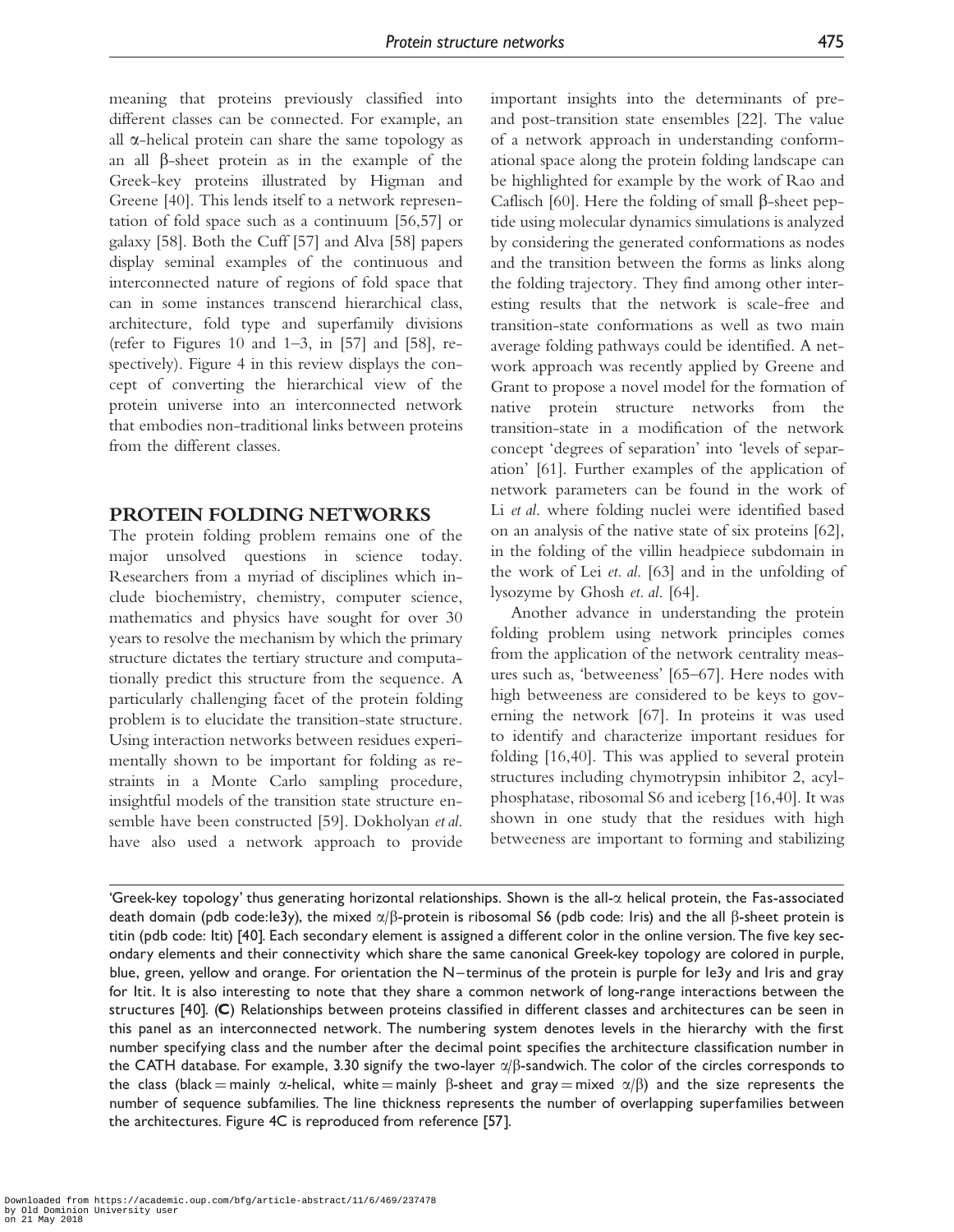<span id="page-8-0"></span>the transition-state structure [16] and in another study are highly conserved between proteins that share a related Greek-key topology which suggests they are topological determinants [\[40\]](#page-9-0). This would not have been possible were it not for the transformation of protein structures into network systems.

## **CONCLUSION**

While great strides have been made to advance our understanding of the determinants of protein transition-state and native state structures as well as the folding landscape continued interrogation of proteins and the dynamic folding process from a network perspective will invariably bring about deeper insights. It is ultimately fascinating to know that a protein structure conceptually embodies similar characteristics to other seemingly disparate network systems such as the world-wide web, social networks, power grids and neural networks. We would also like to refer our readers to an excellent review of protein structure networks which covers a wide range of topic areas such as features of the network topology, protein function, dynamics and folding which can be found in reference [\[68\]](#page-10-0). The application of network science is also infiltrating the way in which we perceive protein relationships. This takes the form of alternative views of the protein structure universe and their interactions and is having profound conceptual effects.

## Key points

- Protein structures can be modeled as network systems by translating amino acids into nodes and both long- and short-range interactions into links.
- By viewing proteins as network systems significant insights into the determinants of protein structure, stability and folding can be gained.
- Network models of proteins are essential for understanding a wide array of biochemistry questions such as structural relationships in protein space.

#### Acknowledgements

The author thanks Dr Janet Moloney for critically reading this manuscript and very helpful suggestions as well as Mr. Jason Collins for valuable assistance in drawing Figure 3. The author would also like to thank the anonymous reviewers for valuable guidance which improved this review.

#### FUNDING

This work is funded with start up funds from Old Dominion University.

## References

- 1. Garrett RH, Grisham CM. Biochemistry. Boston: Brooks/ Cole, 2010.
- 2. Wright PE, Dyson HJ. Intrinsically unstructured proteins: re-assessing the protein structure-function paradigm. J Mol Biol 1999;293:321–31.
- 3. Tompa P. The interplay between structure and function in intrinsically unstructured proteins. FEBS Lett 2005;579: 3346–54.
- 4. Dunker AK, Oldfield C, Meng J, et al. The unfoldomics decade: an update on intrinsically disordered proteins. BMC Genomics 2008;9:S1.
- 5. Kendrew JC, Bodo G, Dintzis HM, et al. A threedimensional model of the myoglobin molecule obtained by x-ray analysis. Nature 1958;181:662–66.
- 6. Perutz MF, Rossmann MG, Cullis AF, et al. Structure of haemoglobin: a three-dimensional Fourier synthesis at 5.5-A. resolution, obtained by X-ray analysis. Nature 1960;185:416–22.
- 7. Harding MM, Hodgkin DC, Kennedy AF, et al. The crystal structure of insulin. II. An investigation of rhombohedral zinc insulin crystals and a report of other crystalline forms. J Mol Biol 1966;16:212–26.
- 8. Carter CW, Kraut J, Freer ST, et al. Two-angstrom crystal structure of oxidized chromatium high potential iron protein. J Biol Chem 1974;249:4212–25.
- 9. Richardson JS. Early ribbon drawings of proteins. Nat Struct Mol Biol 2000;7:624–25.
- 10. Richardson JS. The anatomy and taxonomy of protein structure. Adv Protien Chem 1981;34:168-339.
- 11. Richardson J. Schematic drawings of protein structures. Methods Enzymol 1985;115:359-80.
- 12. Bernstein HJ. Recent changes to RasMol, recombining the variants. Trends Biochem Sci 2000;25:453–55.
- 13. Pettersen EF, Goddard TD, Huang CC, et al. UCSF chimera—a visualization system for exploratory research and analysis. J Computat Chem 2004;25:1605–12.
- 14. Richardson DC, Richardson JS. The kinemage: a tool for scientific communication. Protein Sci 1992;1:3–9.
- 15. Humphrey W, Dalke A, Schulten K. VMD: visual molecular dynamics. J Mol Graph 1996;14:33–8.
- 16. Vendruscolo M, Dokholyan NV, Paci E, et al. Small-world view of the amino acids that play a key role in protein folding. Phys Rev E 2002;65:061910.
- 17. Greene LH, Higman VA. Uncovering network systems within protein structures. *J Mol Biol* 2003;334:781-91.
- 18. Bagler G, Sinha S. Network properties of protein structures. Physica A 2005;346:27-33.
- 19. Brinda KV, Vishveshwara S. A network representation of protein structures: implications for protein stability. BiophysJ 2005;89:4159–70.
- 20. Estrada E. Universality in protein residue networks. Biophys J 2010;98:890–900.
- 21. Atilgan AR, Akan P, Baysal C. Small-world communication of residues and significance for protein dynamics. BiophysJ 2004;86:85–91.
- 22. Dokholyan NV, Li L, Ding F, et al. Topological determinants of protein folding. Proc Natl Acad Sci USA 2002;99: 8637–41.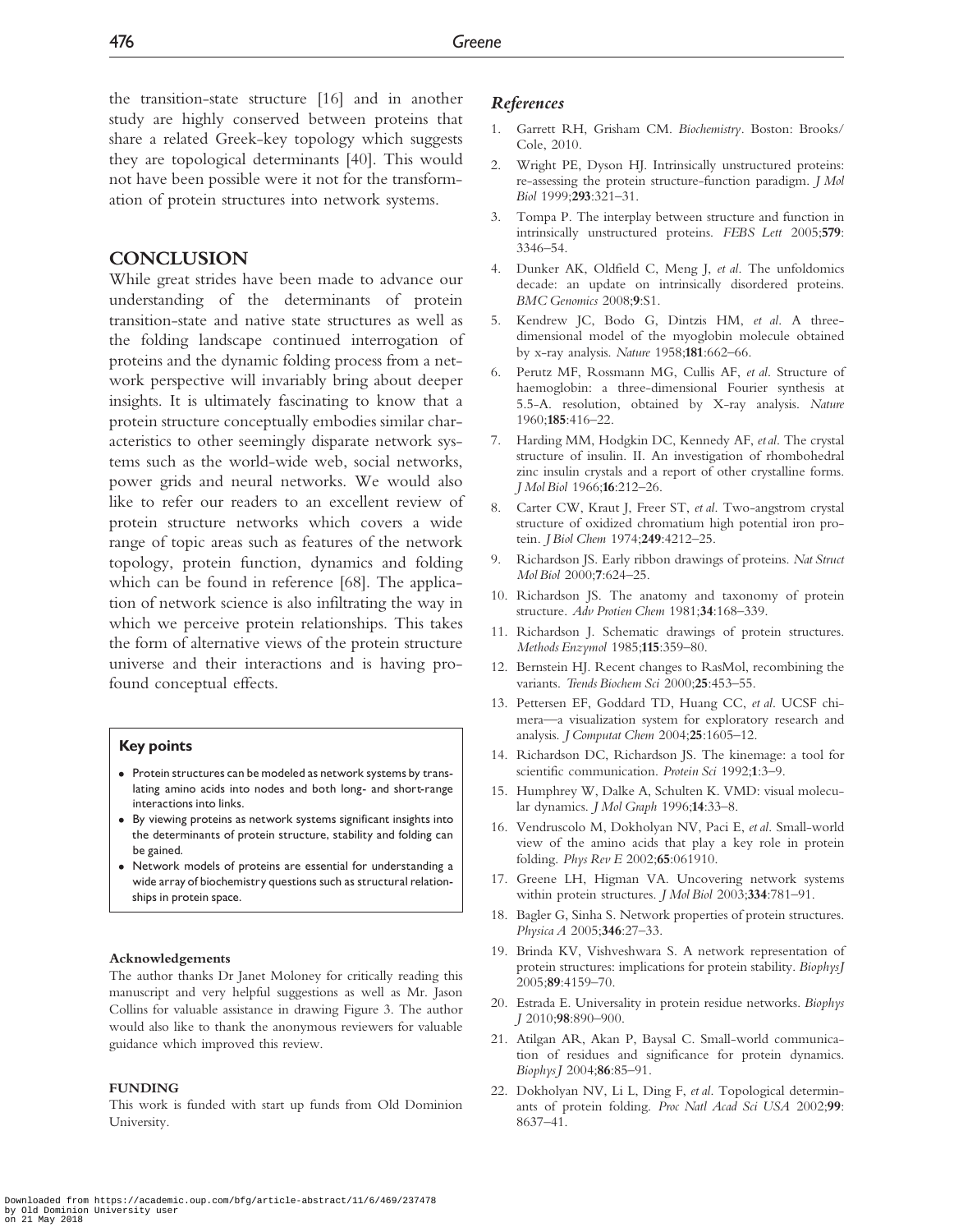- <span id="page-9-0"></span>23. Deb D, Vishveshwara S, Vishveshwara S. Understanding protein structure from a percolation perspective. Biophys J 2009;97:1787–94.
- 24. Gaci O. A Topological description of hubs in amino acid interaction networks. Adv Bioinformatics 2010; 1–9.
- 25. Smoot ME, Ono K, Ruscheinski J, etal. Cytoscape 2.8: new features for data integration and network visualization. Bioinformatics 2011;27:431–32.
- 26. Doncheva NT, Klein K, Domingues FS, et al. Analyzing and visualizing residue networks of protein structures. Trends Biochem Sci 2011;36:179–82.
- 27. Kannan N, Vishveshwara S. Identification of side-chain clusters in protein structures by a graph spectral method. J Mol Biol 1999;292:441–64.
- 28. Xu Y, Xu D, Gabow HN. Protein domain decomposition using a graph-theoretic approach. Bioinformatics 2000;16: 1091–104.
- 29. Guo JT, Xu D, Kim D, et al. Improving the performance of DomainParser for structural domain partition using neural network. Nucleic Acids Res 2003;31:944–52.
- 30. Gromiha MM, Selvaraj S. Inter-residue interactions in protein folding and stability. Progr Biophys Mol Biol 2004;86: 235–77.
- 31. Da Silveira CH, Pires DEV, Minardi RC, etal. Protein cutoff scanning: a comparative analysis of cutoff dependent and cutoff free methods for prospecting contacts in proteins. Proteins Struct Funct Bioinformatics 2009;74:727–43.
- 32. Vijayabaskar M, Vishveshwara S. Comparative analysis of thermophilic and mesophilic proteins using protein energy networks. BMC Bioinformatics 2010;11:S49.
- 33. Selvaratnam R, Chowdhury S, Vanschouwen B, etal. Mapping allostery through the covariance analysis of NMR chemical shifts. Proc Natl Acad Sci USA 2011;108:6133–8.
- 34. Greene LH, Hamada D, Eyles SJ, et al. Conserved signature proposed for folding in the lipocalin superfamily. FEBS Lett 2003;553:39–44.
- 35. Bahar I, Atilgan AR, Erman B. Direct evaluation of thermal fluctuations in proteins using a single-parameter harmonic potential. Folding Design 1997;2:173–81.
- 36. Piazza F, Sanejouand Y-H. Discrete breathers in protein structures. Phys Biol 2008;5:1–14.
- 37. Watts DJ. Six Degrees:The Science of a Connected Age. London: William Heinmann, 2003.
- 38. Emerson IA, Gothandam KM. Network analysis of transmembrane protein structures. Physica A Stat Mech Appl 2012; 391:905–16.
- 39. Barabasi Al AR. Emergence of scaling in random networks. Nature 1999;286:509–12.
- 40. Higman VA, Greene LH. Elucidation of conserved long-range interaction networks in proteins and their significance in determining protein topology. Physica A Stat Mech Appl 2006;368:595–606.
- 41. Amitai G, Shemesh A, Sitbon E, et al. Network analysis of protein structures identifies functional residues. J Mol Biol 2004;344:1135–46.
- 42. del Sol A, Fujihashi H, Amoros D, et al. Residues crucial for maintaining short paths in network communication mediate signaling in proteins. Mol Syst Biol 2006;2.
- 43. Suel GM, Lockless SW, Wall MA, et al. Evolutionary conserved networks of residues mediate allosteric communication in proteins. Nat Struct Biol 2002;10:59-69.
- 44. Lockless SW, Ranganathan R. Evolutionary conserved pathways of energetic connectivity in protein families. Science 1999;286:295–99.
- 45. Del Sol A, Arauzo-Bravo M, Amoros D, et al. Modular architecture of protein structures and allosteric communications: potential implications for signaling proteins and regulatory linkages. Genome Biol 2007;8:R92.
- 46. Krishnan A, Zbilut JP, Tomita M, et al. Proteins as networks: usefulness of graph theory in protein science. Curr Protein Peptide Sci 2008;9:28–38.
- 47. Delmotte A, Tate EW, Yaliraki SN, et al. Protein multi-scale organization through graph partitioning and robustness analysis: application to the myosin–myosin light chain interaction. Phys Biol 2011;8:055010.
- 48. Halabi N, Rivoire O, Leibler S, et al. Protein sectors: evolutionary units of three-dimensional structure. Cell 2009; 138:774–86.
- 49. Delvenne J-C, Yaliraki SN, Barahona M. Stability of graph communities across time scales. ProcNatl Acad Sci USA 2010; 107:12755–60.
- 50. Szalay-Bekö M, Palotai R, Szappanos B, et al. ModuLand plug-in for Cytoscape: determination of hierarchical layers of overlapping network modules and community centrality. Bioinformatics 2012;28:2202–04.
- 51. Levitt M, Chothia C. Structural patterns in globular proteins. Nature 1976;261:552–58.
- 52. Berman HM, Kleywegt GJ, Nakamura H, etal. The Protein Data Bank at 40: reflecting on the Past to Prepare for the Future. Structure 2012;20:391–96.
- 53. Rose PW, Beran B, Bi C, et al. The RCSB Protein Data Bank: redesigned web site and web services. Nucleic Acids Res 2011;39:D392–401.
- 54. Orengo CA, Michie AD, Jones S, et al. CATH–a hierarchic classification of protein domain structures. Structure 1997;5: 1093–108.
- 55. Murzin AG, Brenner SE, Hubbard T, et al. SCOP: a structural classification of proteins database for the investigation of sequences and structures. JMol Biol 1995;247:536– 40.
- 56. Kolodny R, Petrey D, Honig B. Protein structure comparison: implications for the nature of 'fold space', and structure and function prediction. Curr Opin Struct Biol 2006;16: 393–98.
- 57. Cuff A, Redfern OC, Greene L, et al. The CATH hierarchy revisited–structural divergence in domain superfamilies and the continuity of fold space. Structure 2009;17:1051–62.
- 58. Alva V, Remmert M, Biegert A, et al. A galaxy of folds. Protein Sci 2010;19:124–30.
- 59. Vendruscolo M, Paci E, Dobson CM, et al. Three key residues form a critical contact network in a protein folding transition state. Nature 2001;409:641–45.
- 60. Rao F, Caflisch A. The protein folding network. J Mol Biol 2004;342:299–306.
- 61. Greene LH, Grant T. Protein folding by 'levels of separation': a hypothesis. FEBS Lett 2012;586:962–66.
- 62. Li J, Wang J, Wang W. Identifying folding nucleus based on residue contact networks of proteins. Proteins Struct Funct Bioinformatics 2008;71:1899–907.
- 63. Lei H, Su Y, Jin L, etal. Folding network of villin headpiece subdomain. BiophysJ 2010;99:3374–84.